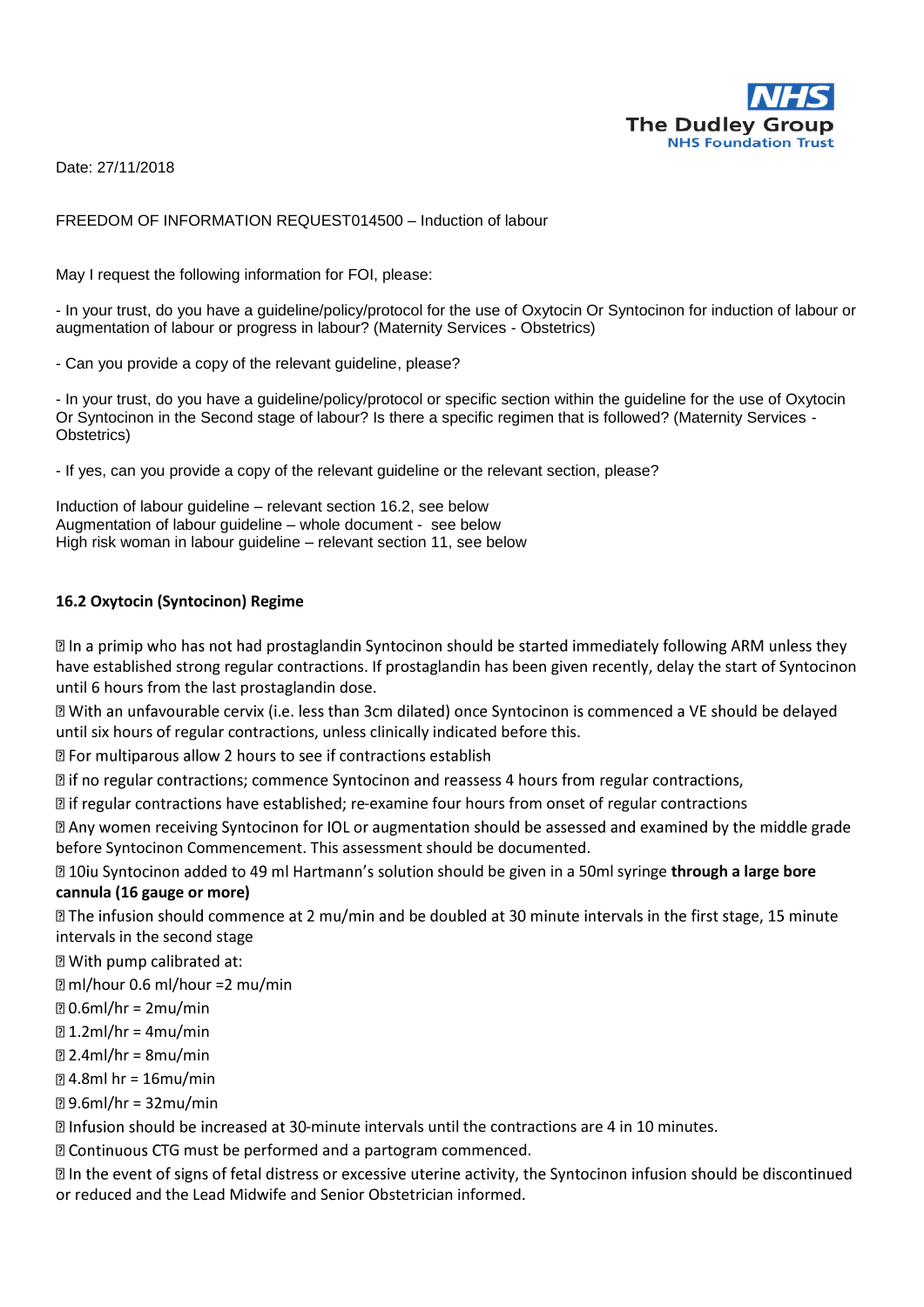## **11.1 Care and observations in the third stage of the labour**

• Observe the woman's general physical condition and listen to her own report of how she feels.

• Observe for any abnormal vaginal bleeding

Record temperature, pulse and blood pressure after the birth on the labour report summary

## **11.2 Active management of the third stage of labour**

• The use of syntometrine for the third stage of labour should be discussed and consent obtained.

• 1 ml Syntometrine to be given Intra Muscularly (IM) either with the delivery of the anterior shoulder or as soon as possible after delivery.

• If there is a cardiac condition, significant hypertension either antenatally or arising in labour, 10 units of Syntocinon IM (or 5 units IV) should be given with the delivery of the anterior shoulder.

• Clamp the cord after at least one minute from the complete delivery of the infant if the baby does not need to be moved to a resuscitaire.

- Deliver placenta by controlled cord traction
- Following delivery of the placenta, inspection of the perineum should be undertaken as per guideline on perineal repair and inspection.
- If the placenta and membranes are not delivered within 30 minutes of active management inform Registrar on call.
- Examine the placenta to ensure complete and cord vessels and record in intrapartum notes.
- All estimated blood lost to be recorded.

**11.3 A physiological third stage** may be conducted at the request of the woman – refer to the care of the low risk intrapartum care guideline.

## **11.4 Delayed Third Stage of Labour**

The third stage of labour is diagnosed as prolonged if not completed within 30 minutes of the birth of the baby with active management and 60 minutes with physiological management. Referral to obstetrician required. Changing from physiological management to active management of the third stage is indicated in the case of:

failure to deliver the placenta within 1 hour

Traction on the cord or palpating the uterus should only be carried out after administration of Syntometrine/oxytocin as part of active management.

If at any point in the third stage there is poor uterine contraction or tissue trauma resulting in post-partum haemorrhage. Refer to the guideline for Obstetric Haemorrhage (**H1**).

ne contraction rubbed up,

- cross-matching,

syntocinon infusion 40IU in 36mls of normal saline to be commenced at 10mls per hour.

## **11.4.1 Contraindications for Physiological Management of Third Stage**

**Expectant management is not recommended in the following circumstances:** 

known fetal macrosomia, carrier), of current coagulation disorder or deranged liver function, includes women with pre-eclampsia, obstetric cholestasis, fatty liver of pregnancy, IUFD and thrombocytopenia,

-coagulation treatment, duction of labour, Physiological management of the third stage is **only** appropriate for women who are at low risk of postpartum haemorrhage and who have had **uncomplicated** labour and birth. Intervention with active management should ensue if this situation changes during labour, including during third stage. Any circumstances, which may inhibit the uterus to function normally, such as oxytocin augmentation in labour, repeated doses of opiates, and early clamping and cutting of the cord are contraindications to expectant third stage.

## **11.5 Rhesus Negative Women Following Delivery**

For women who are Rhesus negative a kleihauer sample must be taken – please refer to the Anti D guideline.

## **11.6 Swab Count Following Delivery**

• Any swabs used at delivery must be checked with another member of staff and documented in the intrapartum notes.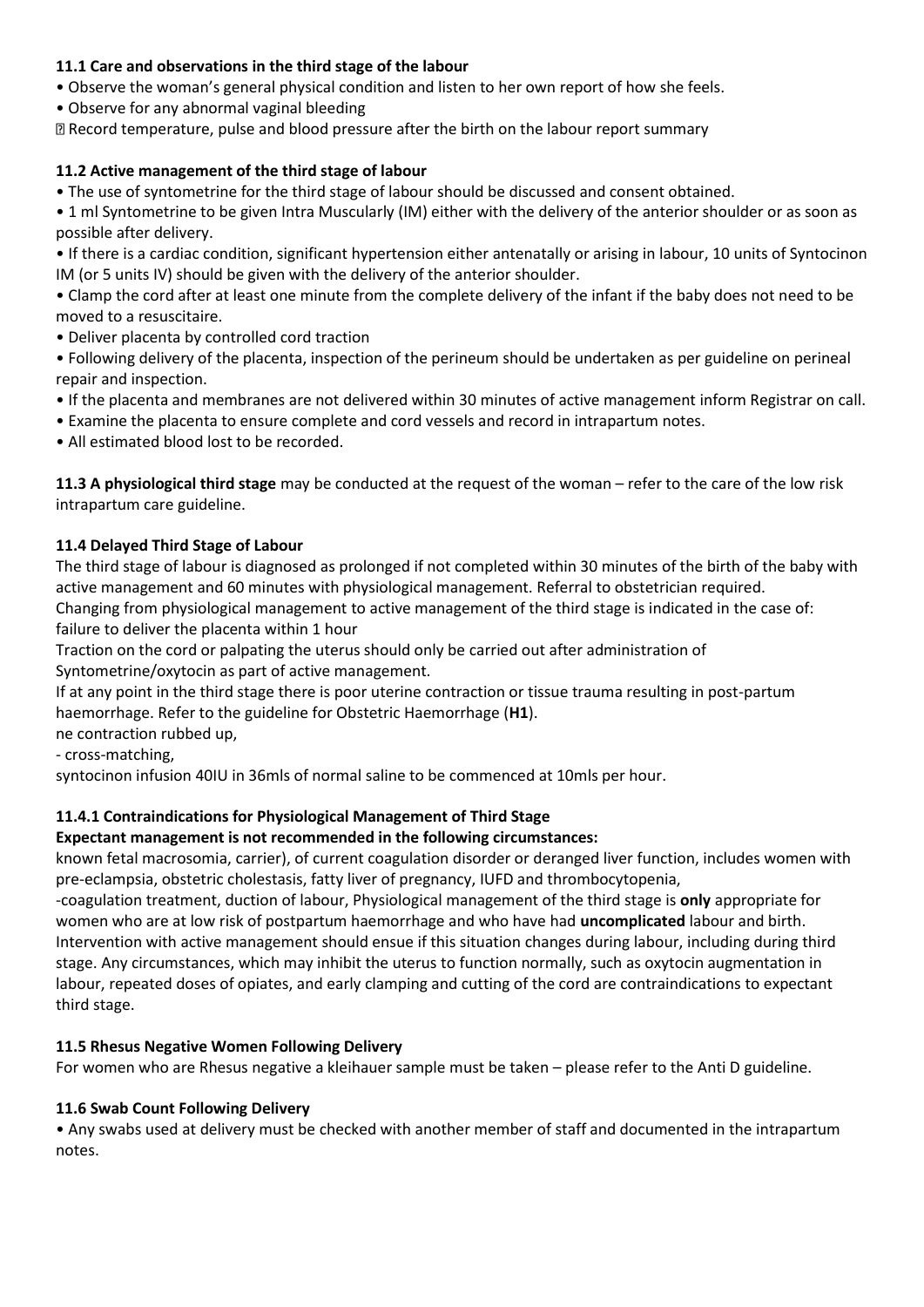## **THE DUDLEY GROUP NHS FOUNDATION TRUST AUGMENTATION OF LABOUR WITH OXYTOCIN (SYNTOCINON®) GUIDELIN GUIDELINE DETAIL**

## **1. DUTIES/RESPONSIBILITIES**

## **1.1 Senior Obstetrician**

The senior obstetrician is responsible for developing a management plan for the woman requiring augmentation of labour.

#### **1.2 Midwife**

The midwife is responsible for ensuring she refers any suspected delay to the senior obstetrician and makes sure that the management plan developed by the obstetrician is followed.

#### **2. CONTR-INDICATIONS FOR AUGMENTATION WITH OXYTOCIN IN LABOUR**

The following are considered as contraindications for augmentation with oxytocin in labour: **D** Patients with intact membranes

**2 Hypertonic uterine action** 

**sqrt2** Administration of prostaglandins < 6hrs previously

**D** Pathological Electronic Fetal Monitoring (EFM)

## **3. INDICATIONS FOR AUGMENTATION OF LABOUR**

The following are considered as indications for augmentation with oxytocin in labour:

**<b>D** Delay in established first stage

**D** Delay in active second stage

**2 Prelabour rupture of the membranes at term** 

Z After delivery of first twin during vaginal twin delivery

If a low risk woman attends midwifery unit in latent phase of labour, she should be treated as per low risk guidelines. However, if there is prolonged latent phase of labour and she needs augmentation, it should be discussed with Obstetric registrar on call and a plan of care should be made.

## **4. ASSESSMENT PRIOR TO COMMENCEMENT OF OXYTOCIN**

The following parameters should be considered in high risk women:

**sqrt22** cervical dilatation of less than 2 cm in 4 hours

 $\Omega$  or a slowing in the progressive descent and rotation of the fetal head

 $\Box$  changes in the strength, duration and frequency of uterine contractions Augmentation of Labour with Oxytocin (Syntocinon)

## **5 IN CONFIRMED DELAY IN ESTABLISHED FIRST STAGE OF LABOUR:**

**Nulliparous** women: Following an abdominal and vaginal examination, an Obstetrician's advice should be sought and the use of Oxytocin should be considered. An individual management plan must be documented within the woman's intrapartum notes.

 $\mathbb D$  The woman should be informed that the use of Oxytocin following spontaneous or artificial rupture of the membranes will bring forward her time of birth but will not influence the mode of delivery or other outcomes.

**Multiparous** women with confirmed delay in the first stage should be assessed by a senior obstetrician, including an abdominal and vaginal examination, before deciding about the use of Oxytocin. An individual management plan must be documented within the woman's intrapartum notes.

#### **5.1 In confirmed delay of active second stage in labour**

For a nulliparous woman:

Birth would be expected to take place within 3 hours of the start of the active second stage in most women Diagnose delay in the active second stage when it has lasted 2 hours and refer the woman to a healthcare professional trained to undertake an operative vaginal birth if birth is not imminent. [NICE 2007] For a multiparous woman:

Birth would be expected to take place within 2 hours of the start of the active second stage in most women